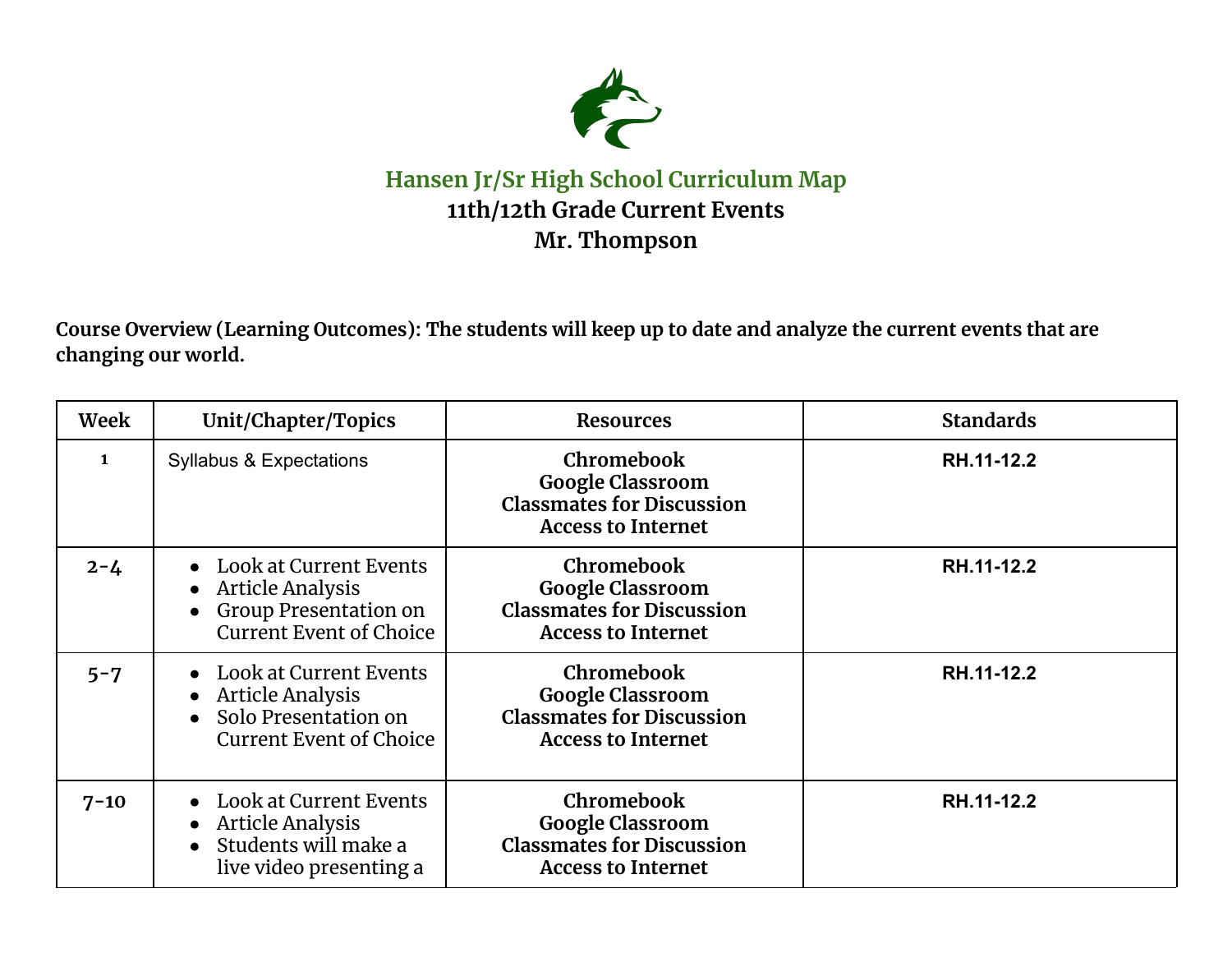|           | current event of their<br>choice                                                                                                                                          |                                                                                                        |            |
|-----------|---------------------------------------------------------------------------------------------------------------------------------------------------------------------------|--------------------------------------------------------------------------------------------------------|------------|
| $11 - 13$ | <b>Look at Current Events</b><br><b>Article Analysis</b><br>$\bullet$                                                                                                     | Chromebook<br><b>Google Classroom</b><br><b>Classmates for Discussion</b><br><b>Access to Internet</b> | RH.11-12.2 |
| $14 - 16$ | Look at Current Events<br>$\bullet$<br><b>Article Analysis</b><br>$\bullet$<br>Students will work in a<br>Group of 4 to create a<br>video newcast                         | Chromebook<br><b>Google Classroom</b><br><b>Classmates for Discussion</b><br><b>Access to Internet</b> | RH.11-12.2 |
| $17 - 19$ | <b>Look at Current Events</b><br>$\bullet$<br><b>Article Analysis</b><br>$\bullet$<br>Group Presentation on<br><b>Current Event of Choice</b>                             | Chromebook<br><b>Google Classroom</b><br><b>Classmates for Discussion</b><br><b>Access to Internet</b> | RH.11-12.2 |
| $20 - 22$ | <b>Look at Current Events</b><br>$\bullet$<br><b>Article Analysis</b><br>$\bullet$<br><b>Group Presentation on</b><br><b>Current Event of Choice</b>                      | Chromebook<br><b>Google Classroom</b><br><b>Classmates for Discussion</b><br><b>Access to Internet</b> | RH.11-12.2 |
| $23 - 26$ | Look at Current Events<br><b>Article Analysis</b><br>Solo Presentation on<br>$\bullet$<br><b>Current Event of Choice</b>                                                  | Chromebook<br><b>Google Classroom</b><br><b>Classmates for Discussion</b><br><b>Access to Internet</b> | RH.11-12.2 |
| $27 - 29$ | <b>Look at Current Events</b><br>$\bullet$<br><b>Article Analysis</b><br>Students will make a<br>$\bullet$<br>live video presenting a<br>current event of their<br>choice | Chromebook<br><b>Google Classroom</b><br><b>Classmates for Discussion</b><br><b>Access to Internet</b> | RH.11-12.2 |
| $30 - 33$ | • Look at Current Events                                                                                                                                                  | Chromebook                                                                                             | RH.11-12.2 |